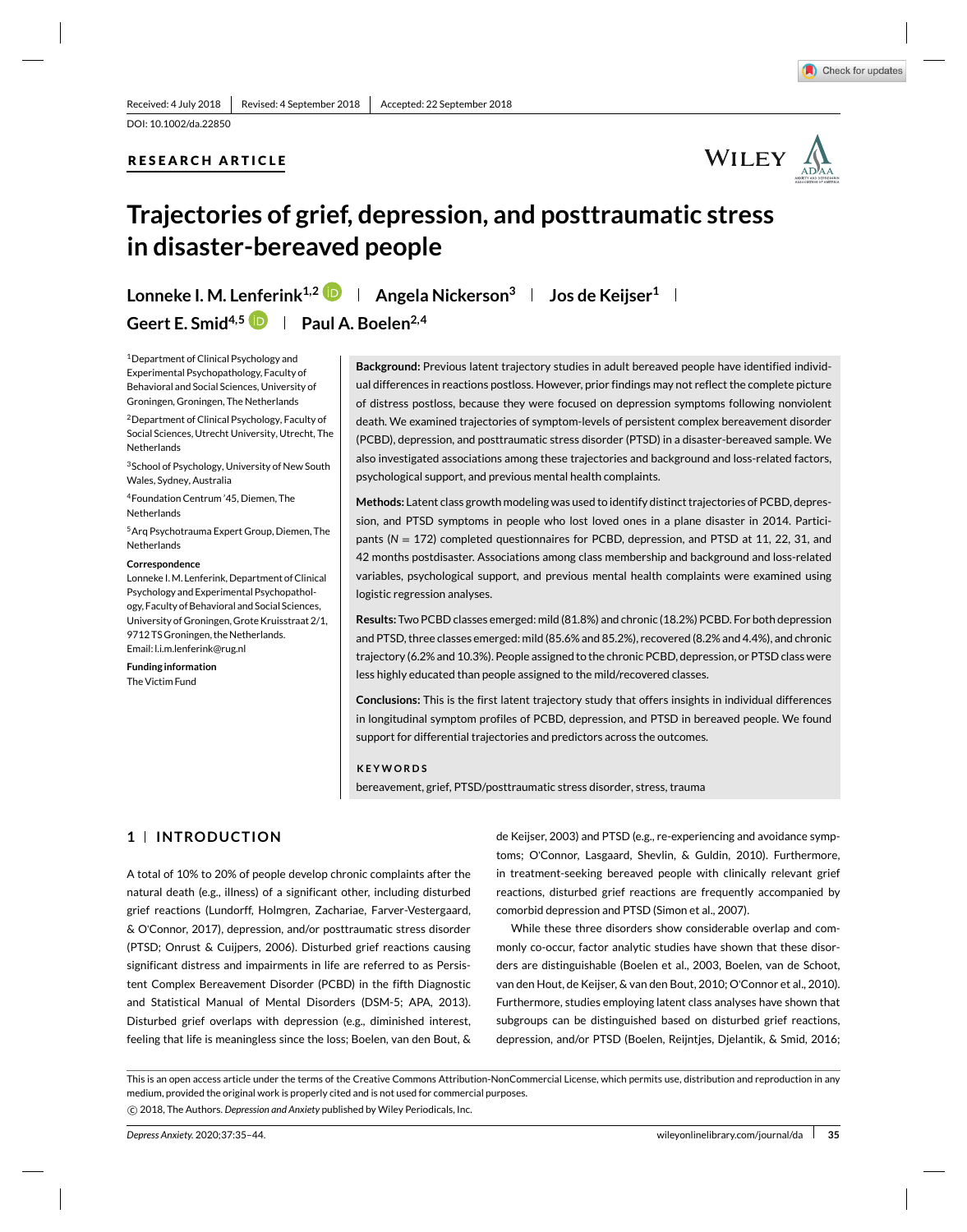**26**ENFERINK ET AL.

Djelantik, Smid, Kleber, & Boelen, 2017; Heeke, Stammel, Heinrich, & Knaevelsrud, 2017; Lenferink, de Keijser, Smid, Djelantik, & Boelen, 2017; Nickerson et al., 2014). These studies identified a subgroup of people endorsing elevated grief reactions only and people endorsing grief reactions plus symptoms of depression and/or PTSD. However, these studies did not examine changes in these symptom profiles over time.

Traditional views, assuming that a grief process is characterized by "grief work" (Freud, 1917/1957; Kübler-Ross, 1969; Worden, 1991, 2008) have been challenged by, among others, latent trajectory studies. These studies indicated that coping with loss is not merely characterized by a recovery pattern (i.e., initial elevated distress postloss followed by significant decline) or a chronic distress pattern (i.e., chronic high distress levels; Aneshensel, Botticello, & Yamamoto-Mitani, 2004; Galatzer-Levy & Bonanno, 2012; Maccallum, Galatzer-Levy, & Bonanno, 2015; Zhang, Mitchell, Bambauer, Jones, & Prigerson, 2008). In fact, a resilient pattern (i.e., stable low distress levels) has been found to be the most common response. The least common response was the chronic pattern, demonstrated by 8–17% of the participants.

Prior latent trajectory studies may not provide a full understanding of individual differences in distress postloss for at least two reasons. First, these studies focused on depression and, therefore, do not shed light on trajectories of PCBD and PTSD. To date, only one latent trajectory study explored grief trajectories postloss, yielding a stable low, intermediate, and elevated grief trajectory (Melhem, Porta, Shamseddeen, Walker Payne, & Brent, 2011). That study relied on minors and its findings possibly do not generalize to adults. Second, prior trajectory studies primarily focused on people who experienced loss due to illness (Aneshensel et al., 2004; Galatzer-Levy & Bonanno, 2012; Zhang et al., 2008). Exposure to a violent and/or unexpected death is an important risk factor for disturbed grief (Burke & Neimeyer, 2013) and comorbid PTSD (Djelantik et al., 2017), and is the most commonly reported event that can give rise to PTSD (Benjet et al., 2016).

A growing body of research has examined trajectories of distress following potentially traumatic events. Based on systematic reviews (Galatzer-Levy, Huang, & Bonanno, 2018; van de Schoot et al., 2018), the most commonly identified trajectories were resilient, recovery, and chronic patterns across a variety of outcomes, for example, PTSD and depression. Although some of these studies included subgroups exposed to *both* disaster/war-related stressors *and* bereavement (see Johannesson, Arinell, & Arnberg, 2015), it is still uncertain to what extent these findings generalize to samples exclusively comprised of bereaved people.

The present study examined trajectories of symptom-levels of PCBD, depression, and PTSD in people who had lost loved ones in a plane disaster. In line with previous studies (Galatzer-Levy et al., 2018; van de Schoot et al., 2018), we expected to identify three trajectories for PCBD, depression, and PTSD (subjected to distinct analyses): a resilient, recovery, and chronic pattern. In addition, we explored predictors of trajectories. Because little is known about predictors of subgroups of people displaying different trajectories of PCBD, depression, and PTSD postloss, we included predictors based on their association with postloss distress found in prior studies examining sample

means. These studies indicated that people with more severe symptoms are more frequently (i) women (Kristensen, Weisæth, & Heir, 2010), (ii) younger of age, (iii) less educated (Burke & Neimeyer, 2013), (iv) more closely related to the deceased (Kristensen et al., 2010), and (v) confronted with multiple losses (see Hengst, Smid, & Laban, 2018). Furthermore, people with more severe symptoms report more prior stressful life events (Johnson & Thompson, 2008), a history of mental health complaints (Tsai et al., 2016), and greater help-seeking behaviors (Wijngaards-de Meij et al., 2005). Last, highly symptomatic people report more impairments in functioning (Kristensen, Weisæth, Hussain, & Heir, 2015). In the present study, we explored if bereaved people with different trajectories differed in terms of these variables.

# **2 MATERIALS AND METHODS**

### **2.1 Participants and procedures**

On July 17, 2014 flight MH17, departing from the Netherlands, crashed in the Ukraine due to a missile impact killing all 298 people on board. Ten months later, we started collecting data among adult Dutch people who suffered one or more losses of someone close, including a spouse, family member, friend, or acquaintance due to this disaster. Three prior studies relied on data of the first wave (Boelen, Djelantik, de Keijser, Lenferink, & Smid, 2018; Lenferink et al., 2017; van der Velden, Meulen, Lenferink, & Ijzermans, 2018). In total, 172 participants filled in a questionnaire at least once. For more details about the recruitment strategies see Lenferink et al. (2017). Data from four waves (W1 through W4) were analyzed for the current study. Data from an additional wave were collected, but due to substantial overlap between this wave and W1 and W2 (see Boelen et al., 2018), we excluded this wave. In total, 43 people participated in one wave (25.0%), 28 (16.3%) in two waves, 35 (20.3%) in three waves, and 66 (38.4%) in all four waves. Table 1 displays the sample characteristics.

# **2.2 Outcomes**

PCBD symptoms were assessed with the 18-item Traumatic Grief Inventory-Self Report (TGI-SR; Boelen & Smid, 2017), which includes 16 items tapping PCBD symptoms, as per DSM-5. In the case of multiple losses, participants were instructed to fill in the TGI-SR while keeping in mind the loss that was most often on their minds and/or was experienced as most stressful.<sup>1</sup> Participants rated the frequency of symptoms (e.g., "I felt a strong longing or yearning for the deceased") during the previous month on 5-point scales ( $1=$  never and  $5=$  always). Total scores ranged from 16–80. A cut-off score of ≥54 (i.e., mean item score of 3.0) is indicative of PCBD when using the total score (Boelen et al., 2018). Because we used 16 out of 18 items, we considered a score of ≥48 (i.e., 54−6 = 48) as the cut-off. Instructions for the TGI-SR were adapted from "the death of your loved one" to "the death of your loved one(s) due to the Ukrainian Plane Crash." Psychometric properties of the TGI-SR are adequate (Boelen et al., 2018). Cronbach's alphas were 0.89, 0.93, 0.94, and 0.92 for W1 through W4.

Depression symptoms were assessed with the 16-item Quick Inventory of Depressive Symptomatology-Self Report (QIDS-SR; Rush et al.,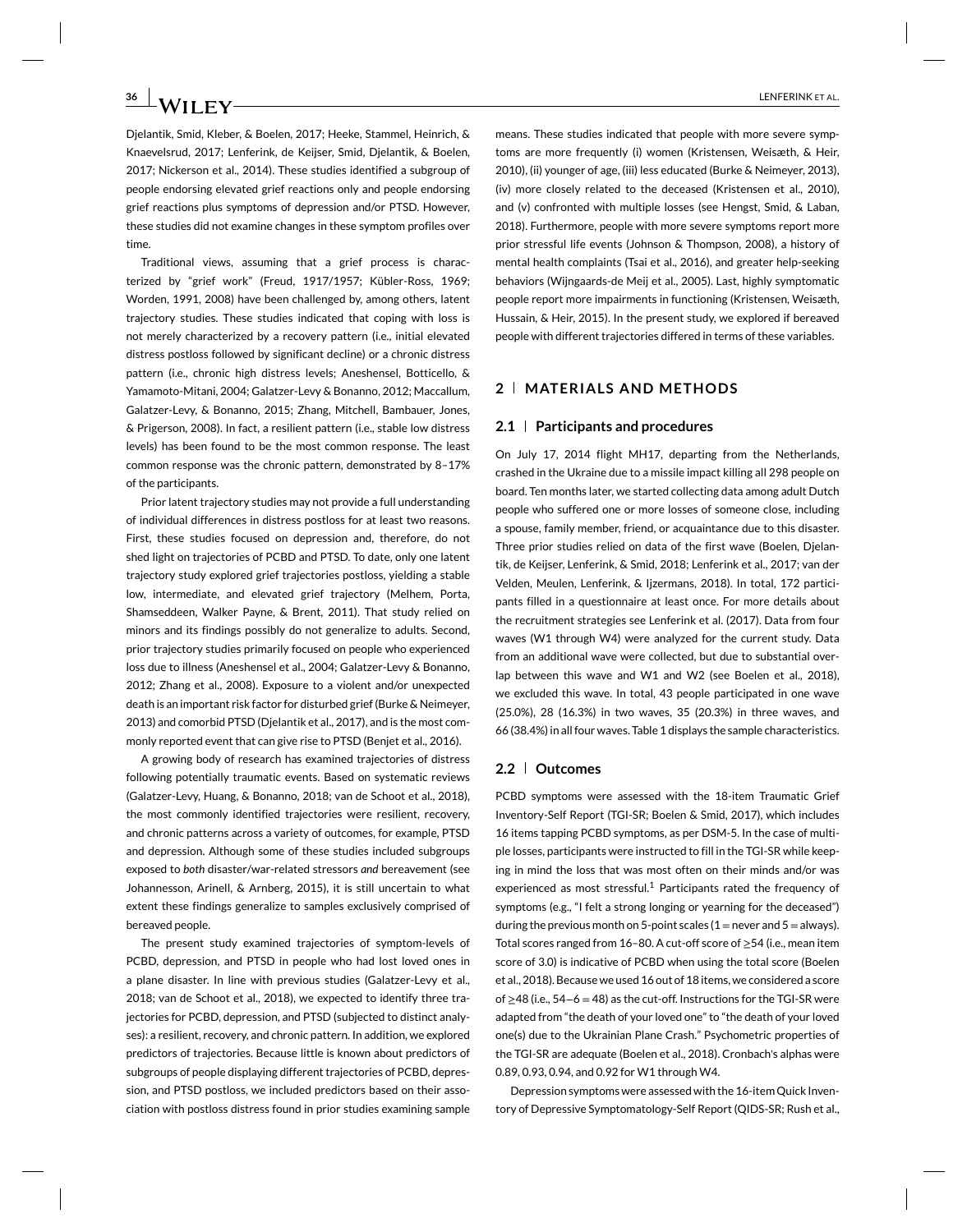#### **TABLE 1** Sample characteristics

| Gender ( $N = 172$ ), $N$ (%)                                                            |                      |
|------------------------------------------------------------------------------------------|----------------------|
| Men                                                                                      | 70 (40.7)            |
| Women                                                                                    | 102 (59.3)           |
| Age at time of disaster ( $N = 172$ ), M (SD), range                                     | 51.55 (15.51), 19-87 |
| Time since loss(es) in months, M (SD), range                                             |                      |
| $W1(N = 167)$                                                                            | 10.73 (1.77), 10-17  |
| $W2(N=94)$                                                                               | 21.91 (1.47), 21–28  |
| $W3 (N = 102)$                                                                           | 31.31 (0.98), 30-34  |
| $W4 (N = 103)$                                                                           | 41.66 (0.59), 41-43  |
| Educational level ( $N = 171$ ), N (%)                                                   |                      |
| Lower than university                                                                    | 54 (31.6)            |
| University                                                                               | 117 (68.4)           |
| Closest related deceased person was my <sup>a</sup> (N = 169), N (%)                     |                      |
| Child                                                                                    | 48 (28.4)            |
| Spouse                                                                                   | 2(1.2)               |
| Parent                                                                                   | 15(8.9)              |
| Sibling                                                                                  | 48 (28.4)            |
| Other family member                                                                      | 30(17.8)             |
| Friend                                                                                   | 12(7.1)              |
| Other than spouse/family member/friend                                                   | 14(8.3)              |
| Number of relatives lost ( $N = 170$ ), N (%)                                            |                      |
| $\mathbf{1}$                                                                             | 54 (31.8)            |
| 2                                                                                        | 58 (34.1)            |
| 3                                                                                        | 22(12.9)             |
| 4                                                                                        | 32 (18.8)            |
| 5                                                                                        | 2(1.2)               |
| 6                                                                                        | 2(1.2)               |
| Number of stressful life events ( $N = 163$ ),<br>M (SD), range                          | $2.21(1.43), 0 - 8$  |
| Received professional psychological support after crash but before W1<br>(N = 167), N, % |                      |

| No                                                    | 106 (63.5) |
|-------------------------------------------------------|------------|
| Yes                                                   | 61 (36.5)  |
| Previous mental health complaints ( $N = 129$ ), N, % |            |
| No                                                    | 86 (66.7)  |
| Yes                                                   | 43 (33.3)  |
|                                                       |            |

 $W1 =$  first wave; W2 = second wave; W3 = third wave; W4 = fourth wave. aFor those who experienced multiple losses, the most intimate relationship from child, through partner/spouse, to parent, to sibling, or other relative was reported.

2003). Participants chose one of four options (0–3) indicating how frequently they experienced a symptom (e.g., "Feeling sad") during the past 7 days. The highest answer option of the item tapping "thoughts of deaths or suicide" was removed for ethical reasons. Following the original scoring rule, total scores were obtained by summing scores on the nine aggregated items. A score  $\geq$ 16 was considered as indicative of severe depression. The QIDS-SR showed good psychometric properties (Rush et al., 2003). Cronbach's alphas were 0.82, 0.84, 0.84, and 0.76 at W1 through W4.

DSM-5 PTSD symptoms were assessed with the 20-item PTSD Checklist for DSM-5 (Blevins, Weathers, Davis, Witte, & Domino, 2015).<sup>2</sup> Participants rated to what extent they experienced PTSD symptoms during the preceding month, on 5-point Likert scales ranging from  $0 =$  not at all to  $4 =$  extremely (e.g., "In the past month, how much were you bothered by: "Repeated, disturbing, and unwanted memories of the stressful experience""). The loss of loved one(s) in the plane crash was referred to as the anchor event. A score of *>*32 is indicative of probable PTSD caseness (Krüger-Gottschalk et al., 2017). The psychometric properties of the posttraumatic stress disorder checklist for DSM-5 are adequate (Blevins et al., 2015). Cronbach's alphas were 0.93, 0.94, 0.94, and 0.92 at W1 through W4.

### **2.3 Predictors of class membership**

#### **2.3.1 Functional impairment**

W1 data of the 5-item Work and Social Adjustment Scale (de Graaf et al., 2009; Mundt, Marks, Shear, & Greist, 2002) were used to compare the classes in terms of functional impairment (e.g., difficulties in their ability to work). Higher total scores (0–40) indicated more impairments. Cronbach's alpha was 0.85.

#### **2.3.2 Background and loss-related characteristics**

The background and loss-related characteristics included: gender  $(0 =$  men,  $1 =$  women), age at time of disaster (in years), educational level ( $0 =$  university,  $1 =$  other than university), kinship to the deceased  $(0 =$  other than spouse/child,  $1 =$ child/spouse<sup>3</sup>), and number of losses due to disaster (0 = single loss,  $1$  = multiple loss). Further, at W1 participants rated whether they experienced 13 potentially stressful life events (e.g., traffic accident; coded as  $0 =$  no,  $1 =$  yes), using the Life Events Scale (van der Velden, van der Burg, Steinmetz, & van den Bout, 1992). The total number of events was included in our analyses.

# **2.3.3 Psychological support and previous mental health complaints**

At W1, we asked whether participants had contact with a care provider from a mental health care institution or psychiatrist, psychologist, or psychotherapist for themselves after the disaster ( $0 =$  no,  $1 =$  yes). At W2 (for pragmatic reasons not at W1) participants rated prior psychological complaints: "*Have you ever suffered from psychological complaints prior to the plane disaster*?" (0=no, 1=yes). Because people could (re-)enter the study at W3 and/or W4, we also added this question at W3 and W4.

## **2.3.4 Statistical analyses**

Logistic regression analyses were used to examine differences in background characteristics and W1 symptom severity between those who did versus did not complete W2, W3, or W4 measures. Latent class growth modeling (LCGM), using summed scores of PCBD, depression, or PTSD separately, was performed using Mplus 8.0 (Muthen & Muthen, 1998–2017). Although latent growth mixture modeling is a more flexible technique, because it allows for variation in responses within classes, we chose the less computationally demanding LCGM because of our small sample size (van de Schoot, Sijbrandij,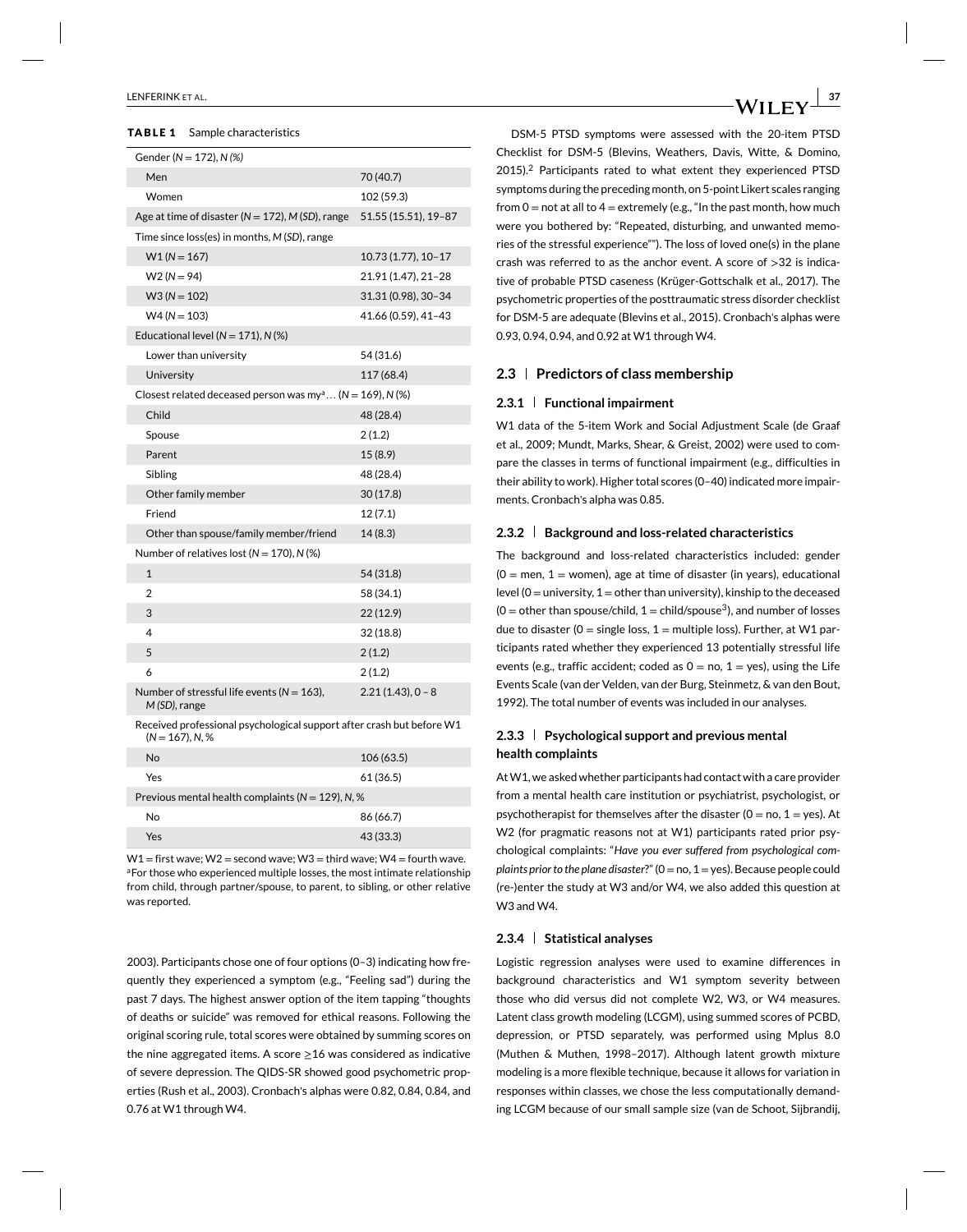Winter, Depaoli, & Vermunt, 2017). To determine the optimal number of classes, we fit a one-class model followed by increasing numbers of classes. First, models were examined with intercept and slope parameters. Second, quadratic parameters, allowing changes in symptom levels to go faster or slower over time, were added to examine whether this improved model fit. For the sake of model convergence, the variances of the parameters were fixed to zero. Robust maximum-likelihood estimation was used to handle missing data.

The best-fitting model was selected on the basis of the following statistical criteria: (1) lower values of the Akaike Information Criterion (AIC) and sample-size adjusted Bayesian information criterion (SS-BIC), (2) entropy  $R^2$  values closer to one, and (3) significant ( $P < 0.05$ ) Vuong–Lo–Mendell–Rubin test, Lo–Mendel–Rubin likelihood ratio test, and bootstrap likelihood ratio test. The selection of optimal class solution was also based on interpretability and consistency with prior research (Nylund, Asparouhov, & Muthén, 2007). After selection of the optimal class solution, participants were assigned to the class with the highest posterior probability estimate. Associations between functional impairment levels and class membership were examined using logistic regression analyses for each outcome in Statistical Package for the Social Sciences version 25. Then, to examine associations between class membership and background variables, univariate logistic regression analyses were carried out, followed by multivariate analyses (including all variables significantly associated with classes in the univariate analyses).

# **3 RESULTS**

## **3.1 Preliminary analyses**

Those who completed W1, but not W2 ( $B = 1.21$ , standard error (*SE)* = 0.38, *P* = 0.001), W3 (*B* = 0.93, *SE* = 0.37, *P* = 0.012), or W4  $(B = 1.07, SE = 0.38, P = 0.005)$  were more distantly related to the deceased than those who completed these waves. Participants not completing W3 (*B* = 0.08, *SE* = 0.04, *P* = 0.021) or W4 (*B* = 0.10, *SE*=0.04, *P*=0.006) reported lower depression levels at W1 compared with those who completed this wave. The groups did not differ in terms of gender, age, kinship, education, number of losses, and PCBD, depression, and PTSD levels at the (other) waves.

# **3.2 Unconditional models for symptom-levels of PCBD, depression, and PTSD**

Table 2 summarizes fit statistics. For PCBD, the two-class linear quadratic model yielded overall the best fit (e.g., lowest AIC and SS-BIC values). The model's entropy was acceptable and its bootstrap likelihood ratio test (B-LRt) indicated that this model fit better than the oneclass solution. For depression, the three-class linear quadratic model yielded overall the best fit, based on the AIC and SS-BIC. The entropy was high for this solution, the B-LRt was marginally significant, and the interpretability of the classes was straightforward. We therefore selected this model as optimal class solution. For PTSD, comparable fit statistics were found for the three-class linear quadratic model; hence, this model was retained.

Figures 1A, 1B, and 1C display the optimal class solutions for symptom-levels of PCBD, depression, and PTSD, respectively. Supporting Information Figures S1–S3 includes plots of the other solutions. For PCBD, the largest class (81.8%) showed a relatively low initial intercept ( $b = 38.97$ ,  $SE = 1.18$ ,  $P < 0.001$ ) and significant linear ( $b = -0.55$ , *SE* = 0.11,  $P$  < 0.001) and quadratic slopes ( $b$  = 0.01, *SE* < 0.01, *P* = 0.011). This class was characterized by subthreshold PCBD severity and was labeled as the "Mild PCBD class." The second class (18.2%) showed a higher initial intercept (*b* = 50.50, *SE* = 3.55, *P <* 0.001) and marginally significant linear ( $b = 0.53$ ,  $SE = 0.28$ ,  $P = 0.059$ ) and quadratic slopes ( $b = -0.02$ ,  $SE = 0.01$ ,  $P = 0.051$ ) and was labeled as the "Chronic PCBD class."

For depression, the largest class (85.6%) showed a relatively low initial intercept ( $b = 6.62$ ,  $SE = 0.37$ ,  $P < 0.001$ ) and nonsignificant linear ( $b = -0.02$ ,  $SE = 0.04$ ,  $P = 0.543$ ) and quadratic slopes (*b <* 0.01, *SE <* 0.01, *P* = 0.652). This class was characterized by stable mild depression levels over time and labeled as the "Mild depression class." The second largest class (8.2%) showed a high initial intercept ( $b = 15.16$ ,  $SE = 2.42$ ,  $P < 0.001$ ) and significant linear ( $b = -0.56$ , *SE* = 0.14,  $P$  < 0.001) and quadratic slopes ( $b$  = 0.01, *SE* < 0.01,  $P = 0.046$ ) and was labeled as the "Recovered depression class." The smallest class (6.2%) showed a high initial intercept ( $b = 14.65$ , *SE* = 4.36, *P* = 0.001) and significant linear ( $b$  = 0.32, *SE* = 0.16,  $P = 0.048$ ) and marginally significant quadratic slopes ( $b = -0.01$ ,  $SE = 0.01$ ,  $P = 0.054$ ) and was labeled as the "Chronic depression class."

For PTSD, the largest class (85.2%) showed a relatively low initial intercept ( $b = 16.22$ ,  $SE = 1.17$ ,  $P < 0.001$ ) and significant linear (*b* = −0.42, *SE* = 0.08, *P <* 0.001) and quadratic slopes (*b <* 0.01, *SE <* 0.01, *P <* 0.001) and was labeled as the "Mild PTSD class." The second largest class (10.3%) showed a high initial intercept ( $b = 39.53$ , *SE* = 6.41, *P* < 0.001) and significant linear ( $b = 0.95$ , *SE* = 0.46, *P* = 0.036) and quadratic slopes (*b* = −0.03, *SE* = 0.01, *P* = 0.040) and was labeled as the "Chronic PTSD class." The smallest class (4.4%) showed a high initial intercept (*b* = 50.58, *SE* = 5.76, *P <* 0.001) and significant linear ( $b = -0.84$ ,  $SE = 0.43$ ,  $P = 0.049$ ) and nonsignificant quadratic slopes ( $b = -0.01$ ,  $SE = 0.01$ ,  $P = 0.612$ ) and was labeled as "Recovered PTSD class."

#### **3.3 Overlap in class membership**

Table 3 shows overlap in people assigned to different PCBD, depression, and PTSD classes. The largest class that was characterized by chronic distress levels was the Chronic PCBD class (*n* = 24). All people, except one, who were assigned to the chronic depression class, were also assigned to the chronic PCBD class; six out of 17 people who were assigned to the chronic PTSD class were not assigned to the chronic PCBD class.

#### **3.4 Correlates of class membership**

To avoid small group sizes in the logistic regression analyses and to reduce the number of tests, we used binary logistic regression analyses to compare people assigned to the mild and recovered depression classes with people in the chronic depression class, and people in the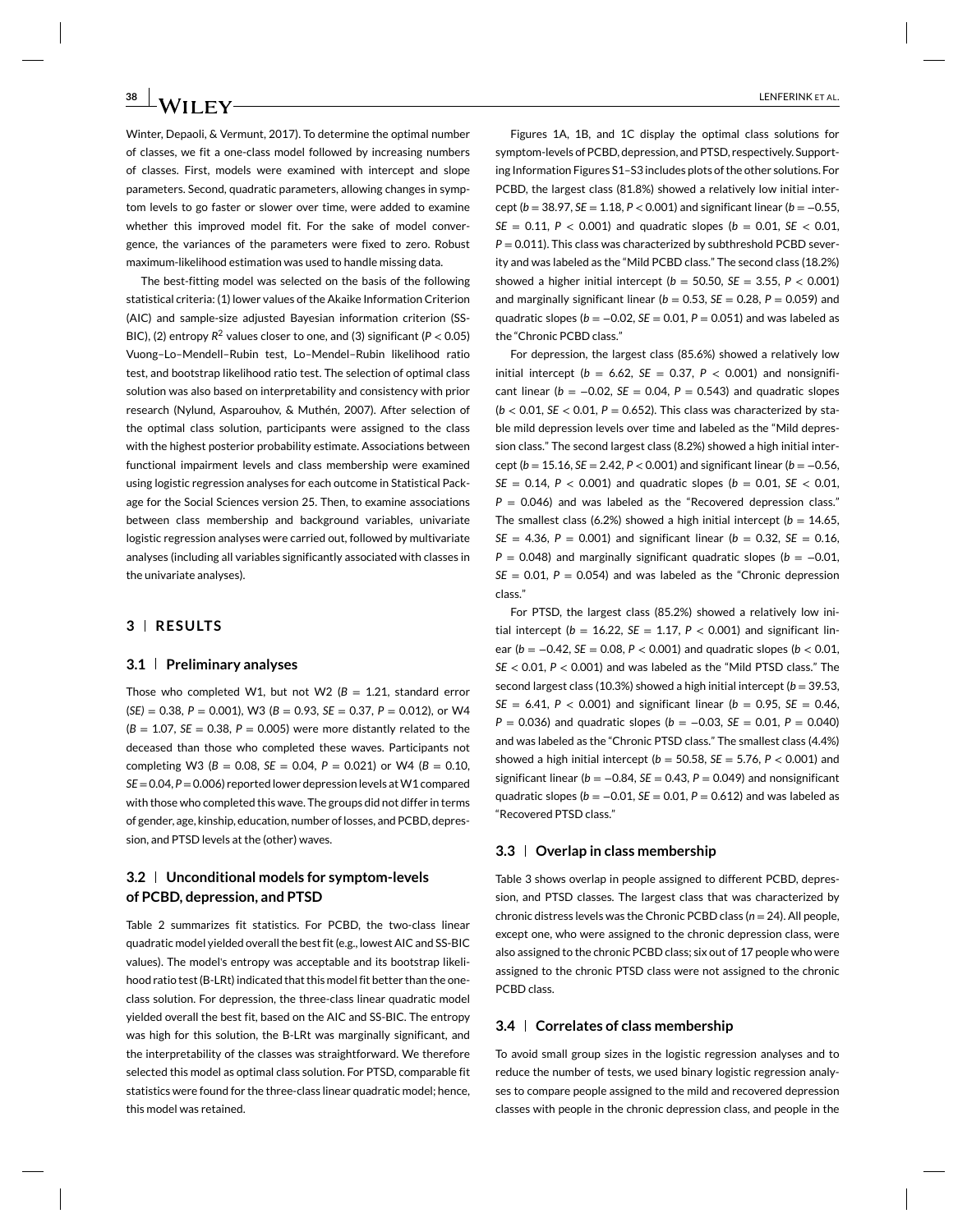#### **TABLE 2** Fit statistics for unconditional models of PCBD, depression, and PTSD symptom trajectories

|                      | <b>AIC</b> | <b>BIC</b> | SS-BIC  | Entropy | P value<br><b>VLMR-LRt</b> | P value<br><b>LMR-LRt</b> | P value<br><b>B-LRt</b> |
|----------------------|------------|------------|---------|---------|----------------------------|---------------------------|-------------------------|
| <b>PCBD</b>          |            |            |         |         |                            |                           |                         |
| Linear only          |            |            |         |         |                            |                           |                         |
| 1 class              | 3323.84    | 3345.87    | 3323.70 |         |                            |                           |                         |
| 2 class              | 3308.00    | 3339.48    | 3307.81 | 0.68    | 0.023                      | 0.028                     | < 0.001                 |
| 3 class              | 3307.36    | 3348.28    | 3307.11 | 0.73    | 0.719                      | 0.725                     | 0.375                   |
| Linear $+$ quadratic |            |            |         |         |                            |                           |                         |
| 1 class              | 3322.35    | 3347.53    | 3322.20 |         |                            |                           |                         |
| 2 class              | 3302.12    | 3339.89    | 3301.89 | 0.67    | 0.088                      | 0.098                     | < 0.001                 |
| 3 class              | 3302.28    | 3352.64    | 3301.97 | 0.64    | 0.269                      | 0.282                     | 0.250                   |
| Depression           |            |            |         |         |                            |                           |                         |
| Linear only          |            |            |         |         |                            |                           |                         |
| 1 class              | 2505.17    | 2527.03    | 2504.87 |         |                            |                           |                         |
| 2 class              | 2487.77    | 2519.01    | 2487.35 | 0.85    | 0.004                      | 0.005                     | < 0.001                 |
| 3 class              | 2474.39    | 2515.00    | 2473.84 | 0.80    | 0.215                      | 0.233                     | < 0.001                 |
| Linear $+$ quadratic |            |            |         |         |                            |                           |                         |
| 1 class              | 2507.02    | 2532.01    | 2506.68 |         |                            |                           |                         |
| 2 class              | 2485.71    | 2523.20    | 2485.21 | 0.88    | 0.002                      | 0.003                     | < 0.001                 |
| 3 class              | 2474.16    | 2524.14    | 2473.48 | 0.86    | 0.147                      | 0.161                     | 0.050                   |
| <b>PTSD</b>          |            |            |         |         |                            |                           |                         |
| Linear only          |            |            |         |         |                            |                           |                         |
| 1 class              | 3265.20    | 3286.81    | 3264.65 |         |                            |                           |                         |
| 2 class              | 3240.80    | 3271.68    | 3240.02 | 0.93    | 0.174                      | 0.189                     | < 0.001                 |
| 3 class              | 3228.51    | 3268.64    | 3227.49 | 0.89    | 0.503                      | 0.517                     | < 0.001                 |
| $Linear + quadratic$ |            |            |         |         |                            |                           |                         |
| 1 class              | 3264.55    | 3289.25    | 3263.92 |         |                            |                           |                         |
| 2 class              | 3233.17    | 3270.22    | 3232.23 | 0.87    | 0.303                      | 0.318                     | < 0.001                 |
| 3 class              | 3218.70    | 3268.11    | 3217.45 | 0.89    | 0.132                      | 0.141                     | < 0.001                 |

AIC, Akaike Information Criterion; BIC, Bayesian Information Criterion; B-LRt, bootstrap likelihood ratio test; LMR-LRt = Lo–Mendel–Rubin likelihood ratio test; PCBD, persistent complex bereavement disorder; PTSD, posttraumatic stress disorder; SS-BIC, sample size adjusted Bayesian Information Criterion; VLMR-LRt, Vuong–Lo–Mendell–Rubin likelihood ratio test.

mild and recovered PTSD classes with people in the chronic PTSD class. We chose to combine people in the mild and recovered classes, rather than the mild and chronic classes, because we wished to explore risk factors for developing long-term, chronic complaints. Table 4 summarizes the outcomes.

People in the chronic PCBD class  $(M = 24.64, SD = 10.56)$ reported more difficulties in functioning 11 months postdisaster compared with people in the mild PCBD class  $(M = 14.82, SD = 8.65;$ odds ratio (OR) = 1.12, 95% confidence interval [CI] [1.06, 1.18], *P* < 0.001). We found similar results for depression ( $M_{Chronic} = 30.17$ , *SD* = 8.38;  $M_{\text{Recovered/Mild}} = 15.65$ , *SD* = 9.03; OR = 1.19, 95% CI [1.07, 1.33],  $P = 0.002$ ), and PTSD ( $M_{Chronic} = 26.20$ ,  $SD = 8.75$ ; *M*Recovered/mild = 15.36, *SD* = 8.95; OR = 1.14, 95% CI [1.06, 1.21], *P <* 0.001).

For PCBD, the multivariate results showed that people in the chronic PCBD class were 3.71 (P = 0.010) times more likely less educated and were  $4.19$  ( $P = 0.017$ ) times more likely to have lost at least a child or spouse than the mild class. Age was significantly related to

PCBD class membership in the univariate but not in the multivariate analyses. For depression, only educational level significantly predicted class membership; people in the chronic class were 5.83 ( $P = 0.039$ ) times more likely to have a lower educational level compared with the mild/recovered class. For PTSD, the multivariate results showed that people in the chronic class were 4.80 (*P* = 0.009) times more likely to have a lower educational level and  $7.71$  ( $P = 0.003$ ) times more likely to have received professional support after the disaster from a mental health care professional than people in the mild/recovered class.

# **4 DISCUSSION**

Four previous studies examined depression trajectories in bereaved people (Aneshensel et al., 2004; Galatzer-Levy & Bonanno, 2012; Maccallum et al., 2015; Zhang et al., 2008). This is the first study in which latent trajectories of multiple outcomes, including depression plus PCBD and PTSD, were examined. In doing so, we aimed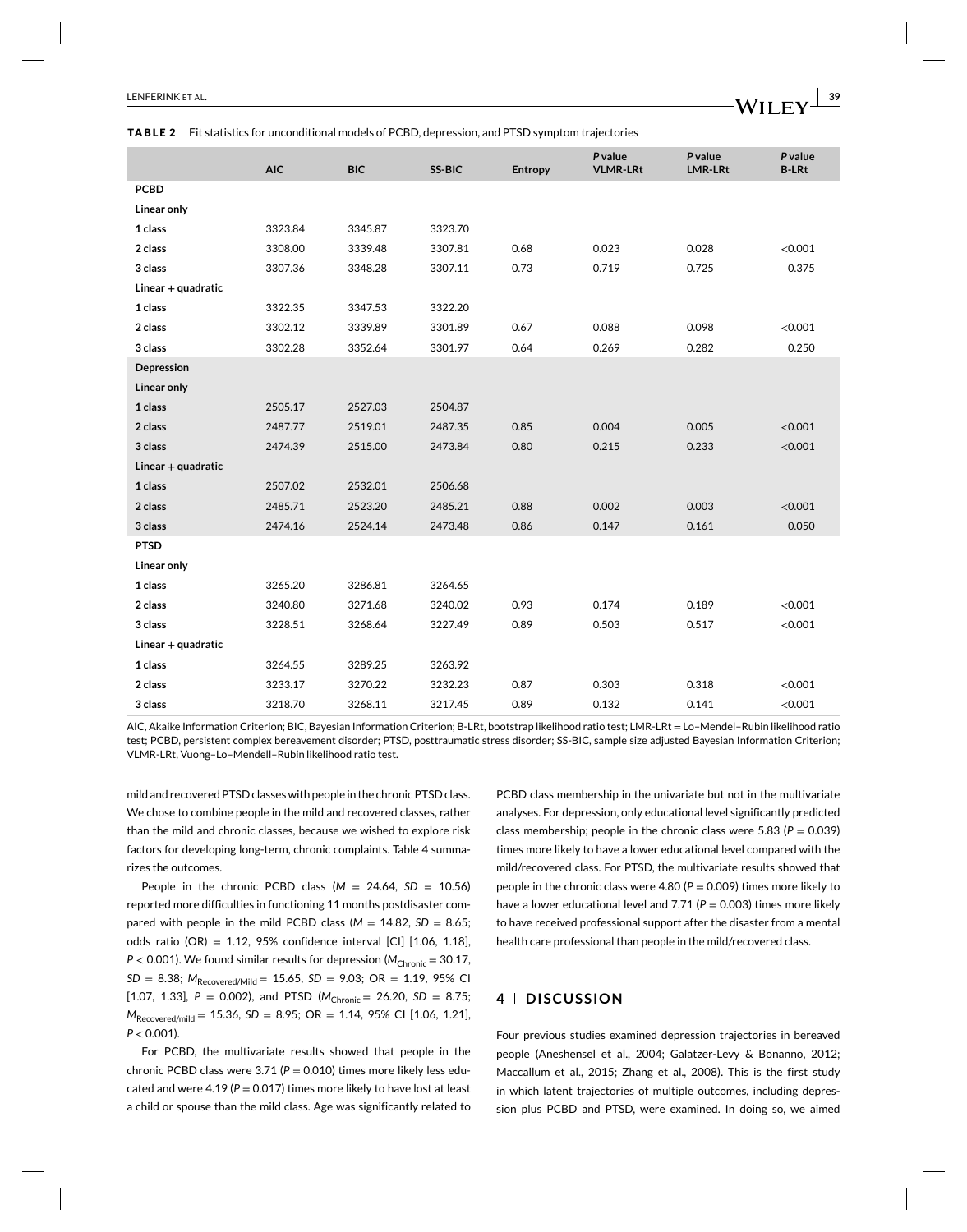#### **TABLE 3** Overview of class memberships

|                                         | $PCBD (N = 172)$                   |                                      |
|-----------------------------------------|------------------------------------|--------------------------------------|
|                                         | Mild<br><b>PCBD</b><br>$(N = 148)$ | Chronic<br><b>PCBD</b><br>$(N = 24)$ |
| Depression ( $N = 168$ )                |                                    |                                      |
| Chronic depression $(N = 7)$            |                                    |                                      |
| N (%) within chronic depression class   | 1(14.3)                            | 6(85.7)                              |
| Recovered depression ( $N = 11$ )       |                                    |                                      |
| N (%) within recovered depression class | 9(81.8)                            | 2(18.2)                              |
| Mild depression $(N = 150)$             |                                    |                                      |
| N (%) within Mild depression class      | 135 (90.0)                         | 15 (10.0)                            |
| <b>PTSD</b> ( $N = 162$ )               |                                    |                                      |
| Recovered PTSD $(N = 6)$                |                                    |                                      |
| N (%) within recovered PTSD class       | 5(83.3)                            | 1(16.7)                              |
| Mild PTSD ( $N = 139$ )                 |                                    |                                      |
| N (%) within mild PTSD class            | 127 (91.4)                         | 12(8.6)                              |
| Chronic PTSD $(N = 17)$                 |                                    |                                      |
| N (%) within chronic PTSD class         | 6(35.5)                            | 11 (64.7)                            |

PCBD, persistent complex bereavement disorder; PTSD, posttraumatic stress disorder.

to enhance our understanding of different symptom profiles following losses caused by a plane disaster. Consistent with our expectations, we found that a three-class model best represented our depression data; a mild (85.6%), recovered (8.2%), and chronic (6.2%) depression class, characterized by stable mild depression levels, relatively high initial depression levels followed by a decline, and moderate depression levels increasing to severe depression levels over time, respectively. As expected, we found similar classes for PTSD: a mild (85.2%), recovered (4.4%), and chronic (10.3%) class. Different from the mild depression class, symptom levels significantly decreased over time in the mild PTSD class. These accords with previous PTSD research (van de Schoot et al., 2018). In line with prior research on trajectories of distress following a stressful life event (Galatzer-Levy et al., 2018), we found that the trajectory characterized by relatively low and stable levels of distress was the most common response.

For PCBD, a two-class solution yielded the best fit, representing a mild (81.8%) class, characterized by subthreshold PCBD levels that decreased over time, and a chronic (18.2%) class, characterized by above threshold PCBD levels that increased over time. We did not identify a recovered pattern, suggesting that PCBD has a more stable course than bereavement-related depression and PTSD. Pending replicating of our findings in other bereaved samples, this implies that elevated PCBD levels 1 year following the loss of someone close are unlikely to decrease over time. Furthermore, this finding supports the chosen time criterion for diagnosing PCBD, that is, 1 year postloss in the DSM-5 (APA, 2013).

Following Infuna and Luthar (2017), we used a multidimensional approach, which gives a more complete picture of bereavementrelated distress than prior studies examining only one outcome. Our findings indicate that long-lasting PCBD is more common (18.2%)

than chronic bereavement-related depression (6.2%) and PTSD (10.3%). This emphasizes the need for systematic screening of PCBD postloss, apart from focusing on depression and/or PTSD only. In addition, previous trajectory studies focusing on bereavement-related depression, may have overestimated resilient responses (Aneshensel et al., 2004; Galatzer-Levy & Bonanno, 2012; Maccallum et al., 2015; Zhang et al., 2008). Furthermore, we found that most people in the chronic depression and PTSD class were also assigned to the chronic PCBD class. This indicates that violent/unexpected losses render people prone to comorbid symptoms, which has also been found in prior studies (for an overview see Kristensen, Weisæth, & Heir, 2012). The combination of PCBD with depression and/or PTSD following unexpected and violent deaths has also been referred to as traumatic grief (Smid et al., 2015). According to a cognitive stress model of traumatic grief (Smid et al., 2015), people with traumatic grief might benefit most from treatment designed to address comorbidity (see de Heus et al., 2017).

With respect to our second aim, we explored what factors, including background and loss-related factors, psychological support, and previous mental health complaints, could predict the development of chronic complaints. In line with prior research in bereavement based on sample means, having a lower educational level emerged as predictor of the chronic PCBD, depression, and PTSD trajectories. Being more closely related to the deceased was also a unique predictor of the chronic PCBD trajectory. We also found that those who received professional support within 11 months postloss were more likely included in the chronic PTSD class than in the mild/recovered PTSD class. This suggests that previously received support failed to alleviate PTSD symptoms. Interestingly, previously received support was unrelated to PCBD and depression classes. In future studies, it might be useful to assess what type of support disaster-bereaved people received, to refine treatment options. Importantly, we did not detect other significant predictors of trajectories. This might be due to the relatively small sample, limiting statistical power. Prior research on depression trajectories post-loss indicated that wellknown correlates of depression may act differently when trajectories of distress across subgroups are examined (Galatzer-Levy & Bonnano, 2012). It could therefore be relevant to further examine the role of these potential predictors of post-loss distress in studies with larger samples.

Several other limitations are noteworthy. Firstly, because of our small sample size we combined the Recovered and Mild depression and PTSD classes to examine correlates of class-membership. Consequently, we could not examine differences between these Recovered and Mild classes. Our primary interest, however, was in what distinguished individuals with severe and chronic symptomatology from those who showed mild symptoms at the final wave. Secondly, a significant proportion of the sample received support from a mental health care professional during this study. This limits the generalizability of our findings to people not receiving help.

This is, to our knowledge, the first latent trajectory study that examined trajectories of PCBD, depression, and PTSD in bereaved people. We found support for differential trajectories and predictors across the outcomes. This offers new insights in individual differences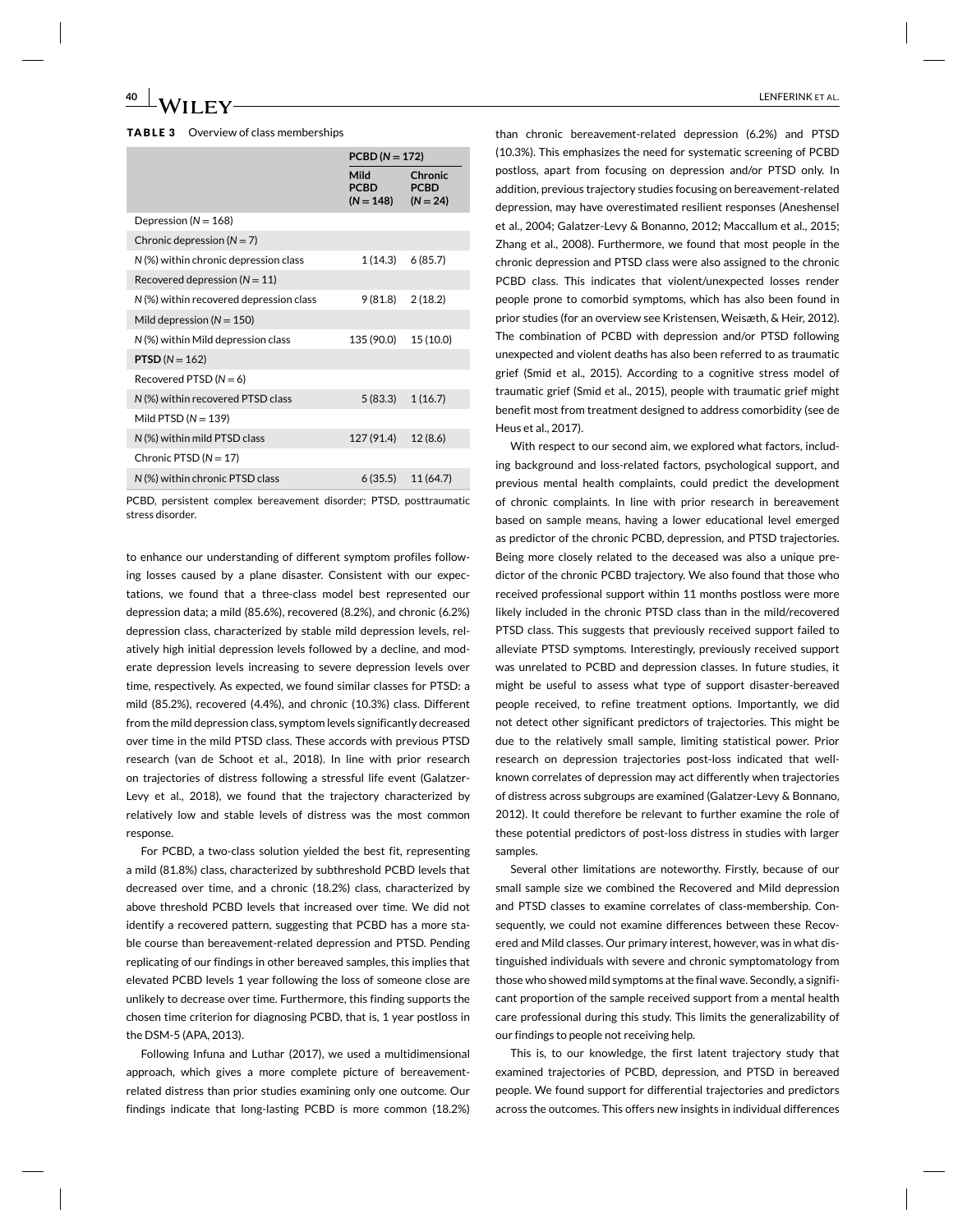|                                                                                                                                                                                                                                                             | PCBD                |                       |                                               |                                                          | Depression                          |                      |                                         |                                        | PTSD                                |                       |                                                |                                          |
|-------------------------------------------------------------------------------------------------------------------------------------------------------------------------------------------------------------------------------------------------------------|---------------------|-----------------------|-----------------------------------------------|----------------------------------------------------------|-------------------------------------|----------------------|-----------------------------------------|----------------------------------------|-------------------------------------|-----------------------|------------------------------------------------|------------------------------------------|
|                                                                                                                                                                                                                                                             | $(N = 148)$<br>Mild | Chronic<br>$(N = 24)$ | <b>Univariate</b><br>odds ratio<br>$(95%$ CI) | Multivariate<br>odds ratio<br>$\widehat{\sigma}$<br>(95% | recovered<br>$(N = 161)$<br>Mild or | Chronic<br>$(N = 7)$ | Univariate<br>odds ratio<br>(95% CI)    | Multivariate<br>odds ratio<br>(95% CI) | recovered<br>$(N = 145)$<br>Mild or | Chronic<br>$(N = 17)$ | <b>Univariate</b><br>odds ratio<br>(95% Cl)    | Multivariate<br>odds ratio<br>$(95%$ CI) |
| Gender (0 = male), N, %                                                                                                                                                                                                                                     | 62 (41.9)           | 8(33.3)               | 1.44 (0.58, 3.58)                             |                                                          | 66 (41.0)                           | 1(14.3)              | 4.17 (0.49, 35.44)                      | ı                                      | 61(42.1)                            | 4(23.5)               | 2.36 (0.73, 7.59)                              | Ï                                        |
| Age (in years), M (SD)                                                                                                                                                                                                                                      | (15.34)<br>50.34    | 59.04<br>(14.74)      | 1.04* (1.01, 1.08)                            | 1.00 (0.96,<br>1.04                                      | (15.33)<br>51.49                    | $60.00$<br>(15.17)   | 1.04 (0.99, 1.10)                       | $\mathsf I$                            | 51.26<br>(15.24)                    | 56.18<br>(15.47)      | 1.02 (0.99, 1.06)                              | $\mathsf I$                              |
| $(0 =$ university), N, %<br>Educational level                                                                                                                                                                                                               | 108 (73.5)          | 9(37.5)               | $4.62**$ (1.87, 11.40) 3.71* (1.37, 1.37)     |                                                          | 112 (70.0)                          | 2(28.6)              | $5.83*$ (1.09,<br>31.12)                | I                                      | 103(71.5)                           | 5(29.4)               | $6.03**$ (2.00, 18.19) $4.80**$ (1.47, 15.68)  |                                          |
| Kinship (0 = other than<br>child or spouse), N,%                                                                                                                                                                                                            | 110 (75.3)          | 9(39.1)               | $4.75**$ (1.90, 11.90) $4.19*$ (1.30,         | 13.50)                                                   | 112 (70.4)                          | 4(57.1)              | 1.79 (0.39, 8.30)                       | $\overline{\phantom{a}}$               | 101 (70.6) 10 (62.5)                |                       | 1.44 (0.49, 4.22)                              | I                                        |
| loss (0 = single loss),<br>Single versus multiple                                                                                                                                                                                                           | 44 (29.9)           | 10(43.5)              | 0.56(0.23, 1.36)                              |                                                          | 51 (31.9)                           | 2(28.6)              | 1.17 (0.22, 6.23)                       | I                                      | 46 (31.9)                           | 5(31.3)               | 1.03(0.34, 3.15)                               | I                                        |
| Number of stressful life 2.18 (1.47) 2.38 (1.20) 1.10 (0.81, 1.49)<br>events, M (SD)                                                                                                                                                                        |                     |                       |                                               | $\mathbf{I}$                                             |                                     |                      | 2.21(1.42) 2.67(1.86) 1.22 (0.73, 2.03) | I                                      |                                     |                       | $2.14(1.43)$ $2.86(1.41)$ $1.35(0.96, 1.90)$   | $\mathbf{I}$                             |
| Received professional<br>support after crash<br>but before W1<br>psychological<br>$(O = no), N, \%$                                                                                                                                                         | 96 (66.2)           | 10(45.5)              | 2.35 (0.95, 5.82)                             | I                                                        | 102 (64.6)                          | 3 (50.0)             | 1.82 (0.36, 9.33)                       | I                                      | 96 (67.6)                           | 3(20.0)               | $8.35***$ (2.25, 31.03) $7.71**$ (2.02, 29.44) |                                          |
| complaints $(0 = no)$ ,<br>History of psychiatric<br>N, %                                                                                                                                                                                                   | 70 (65.4)           | 16(72.7)              | 0.71(0.26, 1.97)                              |                                                          | 81 (66.9)                           | 5(71.4)              | 0.81(0.15, 4.36)                        |                                        | 80 (69.6)                           | 6(42.9)               | 3.05 (0.98, 9.44)                              | I                                        |
| 95% CI = 95% confidence interval; PCBD, persistent complex bereavement disorder; PTSD, posttraumatic stress disorder; W1, first wave.<br>Values represent N (%), M (SD), or odds ratios (95% CI) if indicated in the column or row heading.<br>* $P < 0.05$ |                     |                       |                                               |                                                          |                                     |                      |                                         |                                        |                                     |                       |                                                |                                          |

TABLE 4 Results of logistic regression analyses **TABLE 4** Results of logistic regression analyses

\*\**P <* 0.01. \*\*\**P <* 0.001.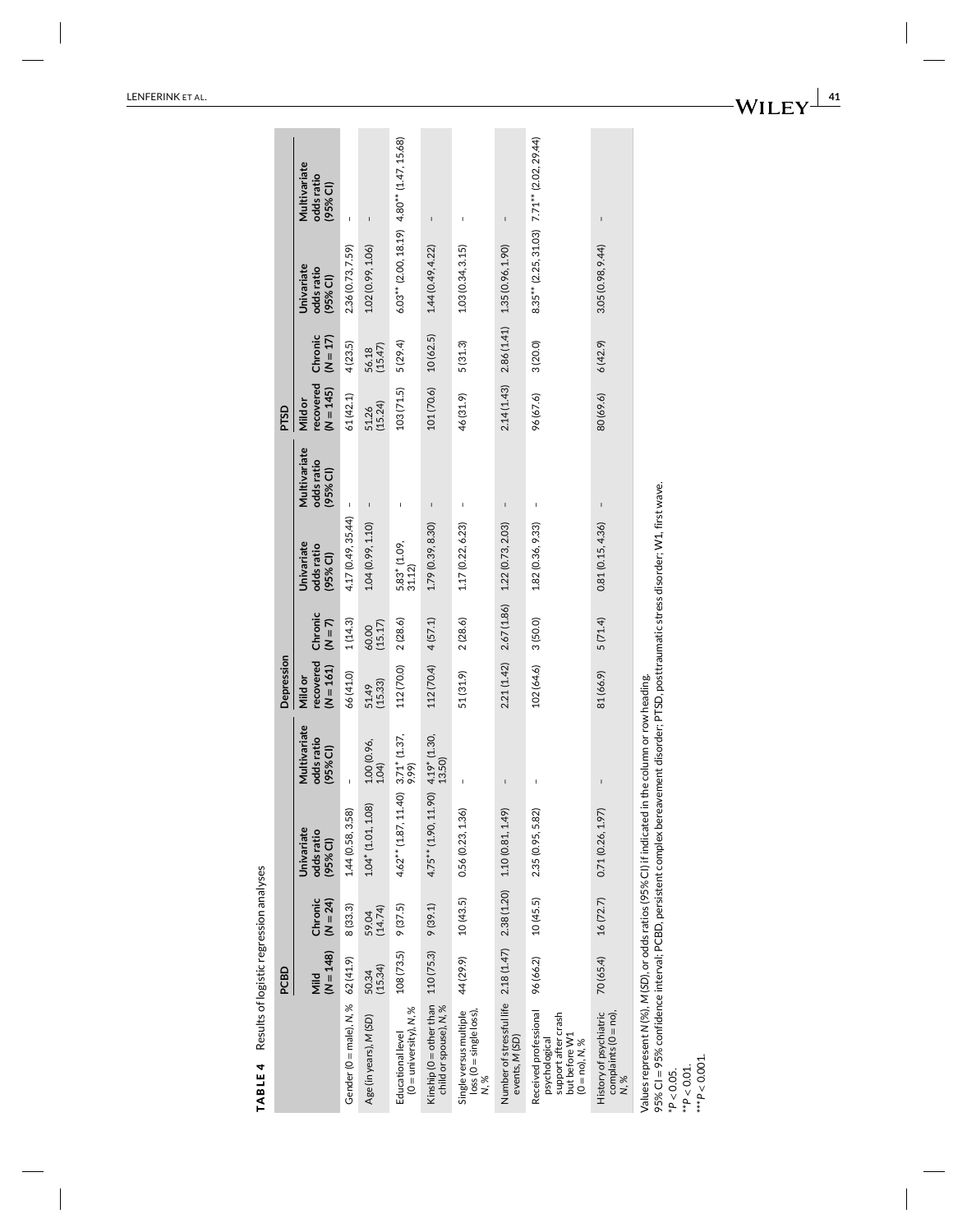

**FIGURE 1** (a) Two-class linear quadratic model for symptom-levels of persistent complex bereavement disorder (PCBD) (*N* = 172); (b) three-class linear quadratic model for symptom-levels of depression (*N* = 168); and (c) three-class linear quadratic model for symptom-levels of posttraumatic stress disorder (PTSD) (*N* = 162)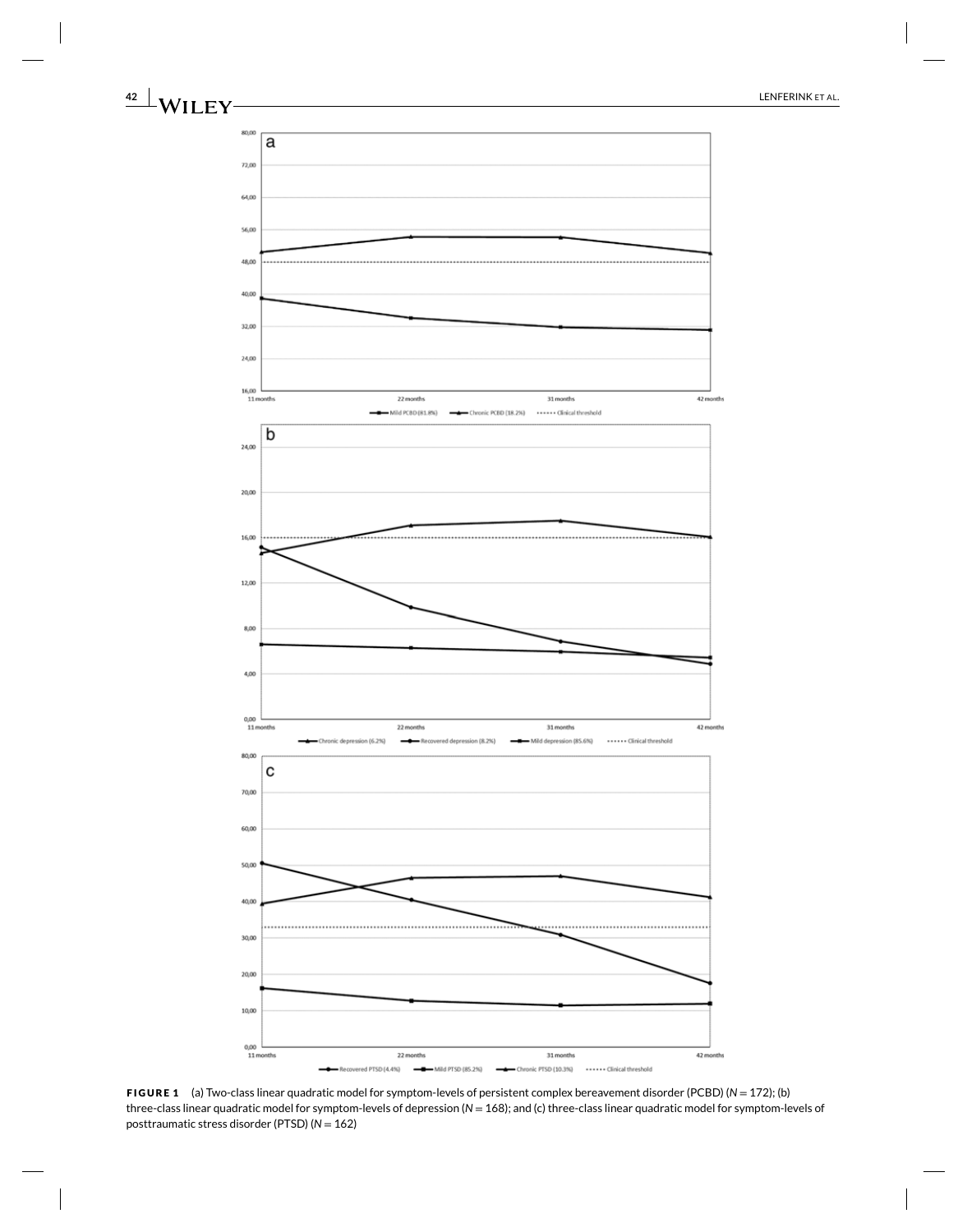in longitudinal symptom profiles following losses caused by a plane disaster.

## **CONFLICTS OF INTEREST**

The authors declare no conflicts of interest.

# **ACKNOWLEDGMENT**

The Victim Fund subsidized this work.

# **ENDNOTES**

- $1$  Only for W1; in case participants felt unable to choose, they could fill in the measure multiple times. The TGI-SR with the highest sum score was used in the analyses.
- <sup>2</sup> Because data collection at W1 took place in collaboration with other research institutes, 25 randomly chosen participants did not fill in the PCL-5 at W1. These participants were included in the analyses for PTSD if they completed the PCL-5 at one or more subsequent waves.
- <sup>3</sup> Two participants had lost at least their spouse. To avoid small sample sizes per category, we included people who had lost at least their spouse or child into one category in our analyses.

## **ORCID**

Lonneke I. M. Lenferink **iD** http://orcid.org/0000-0003-1329-6413 *Geert E. Smid* http://orcid.org/0000-0002-9616-5234

#### **REFERENCES**

- Aneshensel, C. S., Botticello, A. L., & Yamamoto-Mitani, N. (2004). When caregiving ends: The course of depressive symptoms after bereavement. *Journal of Health and Social Behavior*, *45*, 422–440.
- Association American Psychiatric. (2013). *Diagnostic and statistical manual of mental disorders* (5th ed.). Arlington, VA: American Psychiatric Publishing.
- Benjet, C., Medina-Mora, M. E., Bromet, E., Karam, E. G., Kessler, R. C., Shahly, V., … Koenen, K. C. (2016). The epidemiology of traumatic event exposure worldwide: Results from the world mental health survey consortium. *Psychological Medicine*, *46*(2), 327–343.
- Blevins, C. A., Weathers, F. W., Davis, M. T., Witte, T. K., & Domino, J. L. (2015). The posttraumatic stress disorder checklist for DSM-5 (PCL-5): Development and initial psychometric evaluation. *Journal of Traumatic Stress*, *28*(6), 489–498.
- Boelen, P. A., Djelantik, A. A. A. M. J., de Keijser , J., Lenferink, L. I. M., & Smid, G. E. (2018). Further validation of the Traumatic Grief Inventory-Self Report (TGI-SR): A measure of persistent complex bereavement disorder and prolonged grief disorder. *Death Studies*, 1–14. https://doi.org/10.1080/07481187.2018. 1480546
- Boelen, P. A., Reijntjes, A., Djelantik, A. A. A. M. J., & Smid, G. E. (2016). Prolonged grief and depression after unnatural loss: Latent class analyses and cognitive correlates. *Psychiatry Research*, *240*(8), 358–363.
- Boelen, P. A., & Smid, G. E. (2017). The Traumatic Grief Inventory Self Report Version (TGI-SR): Introduction and preliminary psychometric evaluation. *Journal of Loss and Trauma*, *22*, 196–212.
- Boelen, P. A., van de Schoot, R., van den Hout, M. A., de Keijser, J., & van den Bout, J. (2010). Prolonged grief disorder, depression, and posttraumatic stress disorder are distinguishable syndromes. *Journal of Affective Disorders*, *125*, 1-3, 374–378.
- Boelen, P. A., van den Bout, J., & de Keijser, A. (2003). Traumatic grief as a disorder distinct from bereavement-related depression and anxiety: A replication study with bereaved mental health care patients. *American Journal of Psychiatry*, *160*(7), 1339–1341.
- Burke, L. A., & Neimeyer, R. A. (2013). Prospective risk factors for complicated grief: A review of the empirical literature. In M. S. Stroebe, H. Schut, & J. van den Bout (Eds.), *Complicated grief: Scientific foundations for healthcare professionals* (pp. 145–161). Washington, DC: American Psychological Association.
- de Graaf, L. E., Gerhards, S. A., Arntz, A., Riper, H., Metsemakers, J. F., Evers, S. M., … Huibers, M. J. (2009). Clinical effectiveness of online computerised cognitive-behavioural therapy without support for depression in primary care: Randomised trial. *British Journal of Psychiatry*, *195*(1), 73– 80.
- de Heus, A., Hengst, S. M. C., de la Rie, S. M., Djelantik, A. A. A. M. J., Boelen, P. A., & Smid, G. E. (2017). Day patient treatment for traumatic grief: Preliminary evaluation of a one-year treatment programme for patients with multiple and traumatic losses. *European Journal of Psychotraumatology*, *8*(1), 1375335. https://doi.org/10.1080/ 20008198.2017.1375335
- Djelantik, A. A. A. M. J., Smid, G. E., Kleber, R. J., & Boelen, P. A. (2017). Symptoms of prolonged grief, post-traumatic stress, and depression after loss in a Dutch community sample: A latent class analysis. *Psychiatry Research*, *247*, 276–281.
- Freud, S. (1917/1957). Mourning and melancholia. In J. Strachey (Ed., Trans.). *Standard edition of the complete psychological works of Sigmund Freud*(pp. 251–268). London, England: Hogarth.
- Galatzer-Levy, I. R., & Bonanno, G. A. (2012). Beyond normality in the study of bereavement: Heterogeneity in depression outcomes following loss in older adults. *Social Science & Medicine*, *74*, 1987–1994.
- Galatzer-Levy, I. R., Huang, S. H., & Bonanno, G. A. (2018). Trajectories of resilience and dysfunction following potential trauma: A review and statistical evaluation. *Clinical Psychology Review*, *63*, 41–55.
- Heeke, C., Stammel, N., Heinrich, M., & Knaevelsrud, C. (2017). Conflictrelated trauma and bereavement: Exploring differential symptom profiles of prolonged grief and posttraumatic stress disorder. *BMC Psychiatry*, *17*, 118. https://doi.org:10.1186/s12888-017-1286-2
- Hengst, S. M. C., Smid, G. E., & Laban, C. J. (2018). The effects of traumatic and multiple loss on psychopathology, disability, and quality of life in Iraqi asylum seekers in the Netherlands. *Journal of Nervous and Mental Disease*, *206*(1), 52–60.
- Infurna, F. J., & Luthar, S. S. (2017). The multidimensional nature of resilience to spousal loss. *Journal of Personality and Social Psychology*, *112*(6), 926– 947.
- Johannesson, K. B., Arinell, H., & Arnberg, F. K. (2015). Six years after the wave. Trajectories of posttraumatic stress following a natural disaster. *Journal of Anxiety Disorders*, *36*, 15–24.
- Johnson, H., & Thompson, A. (2008). The development and maintenance of post-traumatic stress disorder (PTSD) in civilian adult survivors of war trauma and torture: A review. *Clinical Psychology Review*, *28*(1), 36–47.
- Kristensen, P., Weisæth, L., & Heir, T. (2010). Predictors of complicated grief after a natural disaster: A population study two years after the 2004 South-East Asian Tsunami. *Death Studies*, *34*(2), 137–150.
- Kristensen, P., Weisæth, L., & Heir, T. (2012). Bereavement and mental health after sudden and violent losses: A review. *Psychiatry*, *75*(1), 76– 97.
- Kristensen, P., Weisæth, L., Hussain, A., & Heir, T. (2015). Prevalence of psychiatric disorders and functional impairment after loss of a family member: A longitudinal study after the 2004 Tsunami.*Depression and Anxiety*, *32*(1), 49–56.